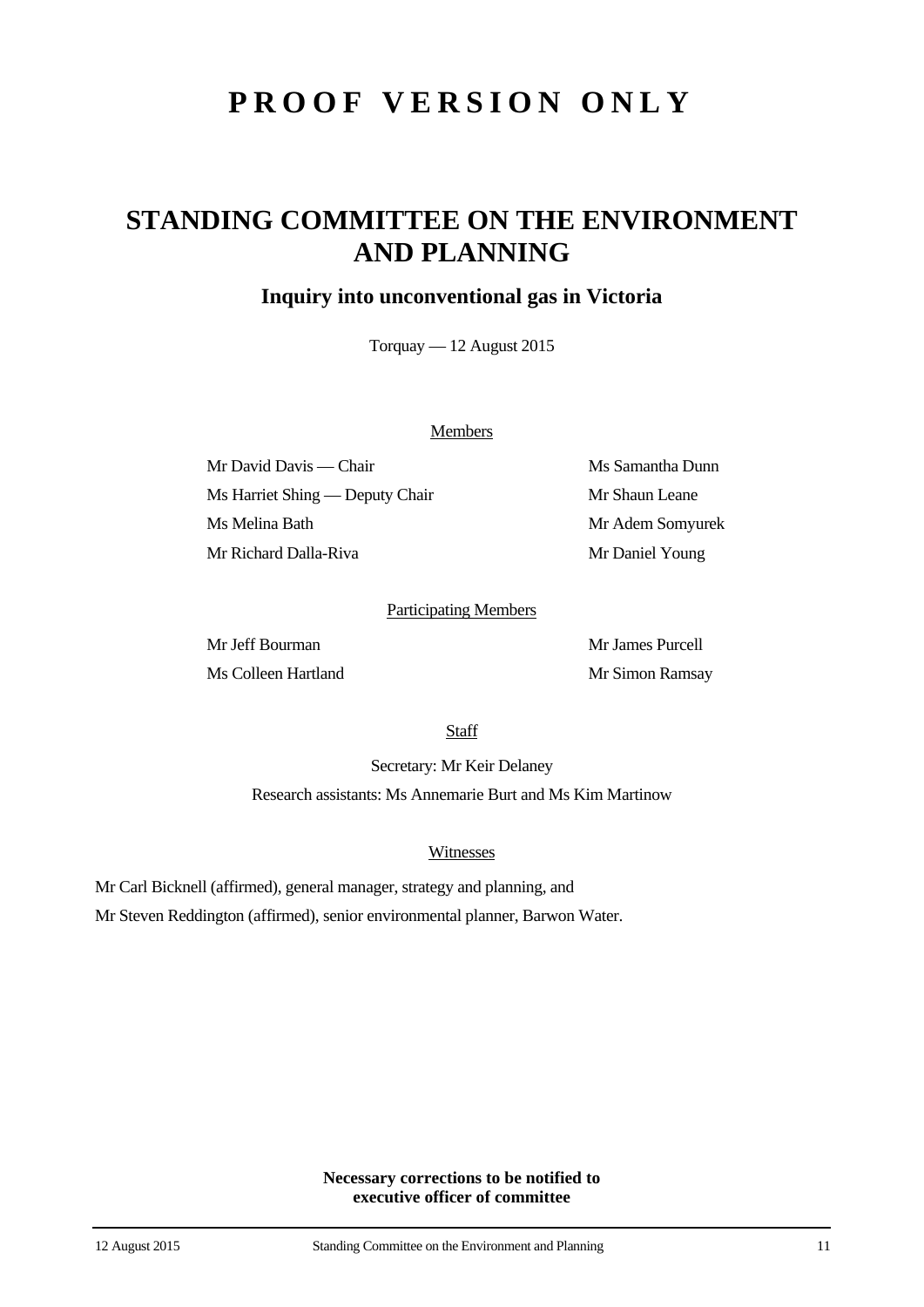**The CHAIR** — I recommence the inquiry into onshore gas and welcome to the table Carl Bicknell, the general manager, strategy and planning, from Barwon Water, and Steven Reddington, the senior environmental planner. In the first instance, thank you for your submission. In the second, if we can indicate at this hearing that material that you present here is protected by parliamentary privilege. If you say things outside, it may not be protected by parliamentary privilege. I ask both representatives to make a short presentation, and then we will ask some questions.

**Mr BICKNELL** — Thank you, Chair, for the opportunity to present to the inquiry on behalf of Barwon Water. I am Carl Bicknell, and I am the general manager of strategy and planning at the Barwon Region Water Corporation, which is more commonly known as Barwon Water. I would like to commence by providing some relevant background information on Barwon Water. Barwon Water is a statutory corporation established under the Water Act 1989. Barwon Water is Victoria's largest regional urban water corporation and provides water and sewerage services to approximately 290 000 people situated in the areas bounded by Little River, which is between Werribee and Lara, the Bellarine Peninsula in the east and along the coast south-west, as far as Apollo Bay, and then inland, covering Colac in the west and townships to the north including Cressy, Meredith and Anakie.

It is not Barwon Water's place to express a view as to whether unconventional gas is of net benefit to the state. Rather, Barwon Water seeks to identify areas of potential improvement to the regulatory framework that currently exists to protect drinking water sources so that those protections might extend to unconventional gas exploration and production, should that be permitted at some time in the future. Barwon Water is responsible and accountable under the Safe Drinking Water Act 2003 to ensure that drinking water supplied to consumers meets regulated quality standards. This act also requires that Barwon Water prepares and implements plans to manage the risks associated with supply of drinking water.

Barwon Water obtains its highest quality water, which needs the least amount of treatment, from its surface catchments, and the largest of Barwon Water's supply systems, which supplies nearly 90 per cent of the region's potable water needs, including Geelong, takes water primarily from the upper Barwon River and its tributaries in the Otway Ranges, and also some water from the West and East Moorabool rivers, located to the north of Geelong. This supply system provides drinking water to greater Geelong, the whole of the Bellarine Peninsula, coastal communities Torquay and Anglesea and inland townships, including Winchelsea, Moriac, Bannockburn, Inverleigh, Lethbridge, Meredith and Anakie. On the other hand, supplies for Colac come from the upper Gellibrand River, again in the Otway Ranges, and coastal townships of Lorne and Apollo Bay have their own surface water catchments.

Particularly relevant to this inquiry, an important supplementary source of water for the Geelong system, which was the first system I described, comes from two separate underground aquifers situated at Barwon Downs, approximately 15 kilometres south of Birregurra, and also at Anglesea, near the coast. Barwon Water has a licence issued by Southern Rural Water to take up to 80 000 megalitres, where 1 megalitre equals 1 million litres, over any 10-year period from the Barwon Downs borefield, and a bulk entitlement issued by the minister for water, which allows extraction of up to 35 000 megalitres over any 5-year period from the Anglesea borefield.

During the most recent and severe drought, from 2006 to 2010, when Geelong's water storages fell to as low as 14 per cent of capacity, these two groundwater sources provided a total of 55 000 megalitres of water to the Geelong supply system. To put this in perspective, over the same period Geelong's water usage totalled 91 000 megalitres. Water from these underground aquifers provided 60 per cent of the region's total drinking water needs, averaged across this period.

Both of Barwon Water's borefields draw water from what is described in the water science study report released by the inquiry recently, earlier in the week, as the lower aquifer. Our groundwater bore depths are typically 500 metres to 600 metres, and the aquifer layer that water is drawn from varies in depth beneath the natural ground surface from over 600 metres at its deepest to no depth at all where the aquifer outcrops in what is called the recharge area. The footprints of both underground aquifers are quite extensive and cover land areas that have no special designation in the Catchment and Land Protection Act or current planning schemes, as do surface water catchments. If I could refer you, Chair, to the map that has been circulated, you will see on the map some areas that are shaded in red.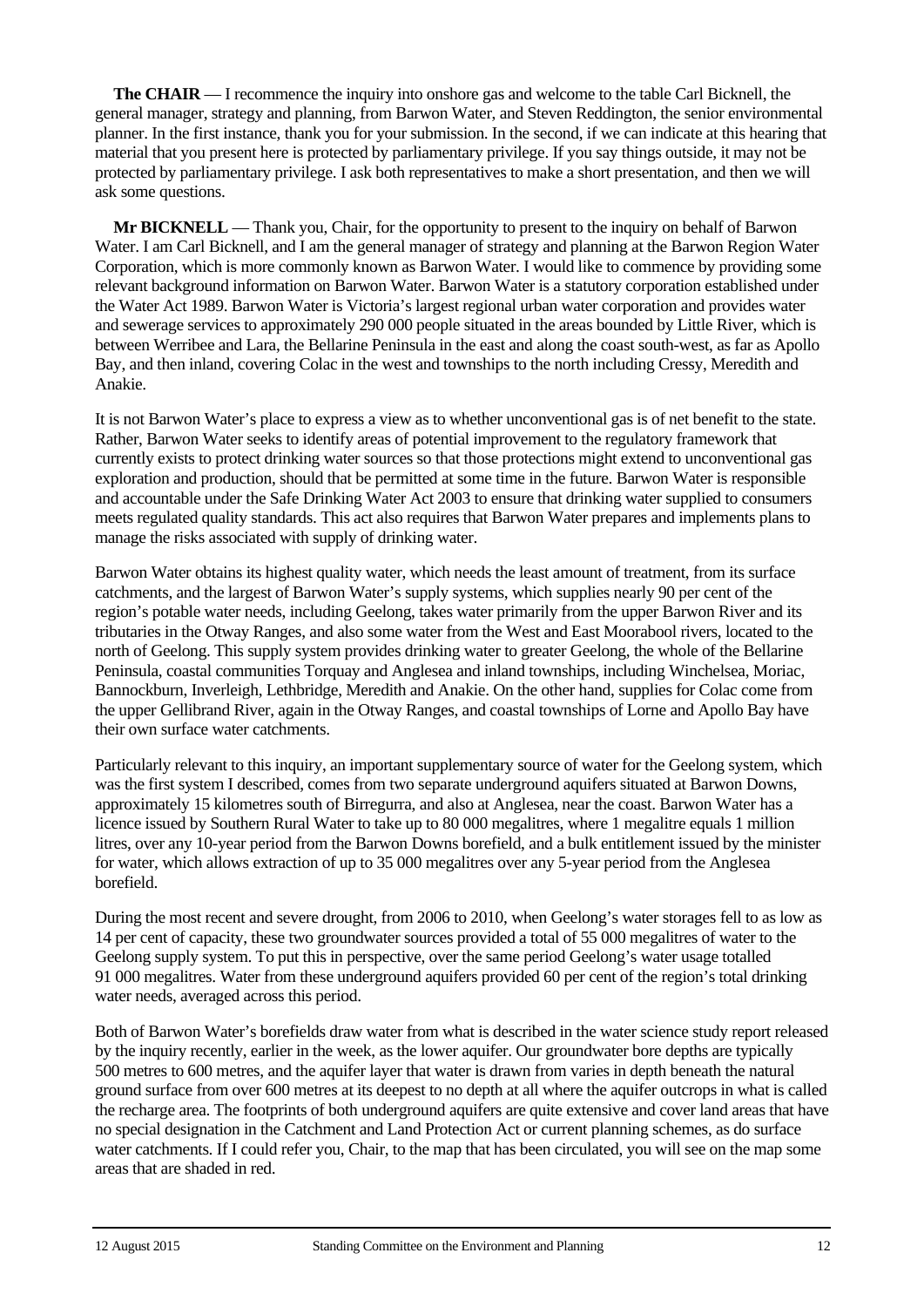**Ms SHING** — Before you go on, could you just read out the name and title of that document so that it will be reflected for the transcript.

**Mr BICKNELL** — Yes. The title of the document is 'Barwon Water — Aquifer Locations and Special Water Supply Catchments'. On that map you will see areas that are shaded in red, and those areas signify the extent of the underground reserves of water from which Barwon Water pumps at the Barwon Downs well field and the Anglesea well field. Also within those two red-shaded areas you will see a dotted blue or purple-coloured line which is much smaller in area, about one-fifth of the total area, and that is designated on the map as the approximate groundwater recharge area for both of those aquifers.

Also on the map you will see shaded in green the special water supply catchment areas. These special water supply catchment areas were designated primarily to protect surface water catchments. However, you will see that there is an area of special water supply catchment that extends into the Barwon Downs groundwater recharge area, and that was done specifically for the purpose of protecting the water quality in that recharge area, bearing in mind that the aquifer is actually replenished by natural water that falls as rain and percolates into the ground in that recharge area, where the underground aquifer reaches the surface. There is no equivalent area for the Anglesea aquifer because it was far more recently installed, and that was really only developed in response to the drought that commenced in 2006, although there is a small area there that is intended to cover the catchment area for Aireys Inlet and the Painkalac Reservoir. It is important, Chair, that I draw the distinction of the panel between these special water catchment areas and the broader underground aquifers.

Barwon Water considers it highly desirable that any applications for unconventional gas exploration or extraction be compulsorily referred to urban water corporations, like Barwon Water, during the planning and approvals phase, when work plans or operation plans are being developed, so that water corporations can take steps to assess the risks to their water sources and ensure that appropriate measures to mitigate those risks are included in any approved plans or drilling proposals.

Under the current regulatory framework it would appear that exploration activities — and I distinguish exploration activities from production activities — related to tight gas or shale gas, which are regulated by the Petroleum Act, are exempt from any planning permit requirements, and consequently there is no trigger for referral to an urban water corporation, even if, for example, the drilling passes through an underground aquifer used as a drinking water source for urban communities. The same applies to coal seam gas activities, which are regulated by the Mineral Resources (Sustainable Development) Act.

Additionally, there are circumstances where mineral exploration drilling can occur without a work plan at all; these activities are referred to as low-impact exploration under the mineral resources act. Only when a project proceeds to the extraction or production phase might a planning permit and referral to the urban water corporation be required, but then only under limited circumstances where the mining activity occurs within the designated special water supply catchment. Barwon Water understands that there are currently interdepartmental arrangements in place via a memorandum of understanding whereby the mineral resources sustainable development work plan proposal may be referred to the relevant resource manager, which in the case of Barwon Water's underground resources is Southern Rural Water, when mining activities are likely to intercept groundwater — that is the condition of the referral.

There is no equivalent external referral arrangement for petroleum operation plans, although it is a requirement that they are submitted to the relevant government department for approval, and that department is the Department of Economic Development, Jobs, Transport and Resources. Projects that have an environmental effects statement are exempt from this requirement. Barwon Water is concerned that such arrangements may not allow an urban water corporation to adequately manage the risks of contamination to urban water supplies, as is required under the Safe Drinking Water Act, or to discharge its statutory duty to manage and protect the integrity of urban water supplies, both in terms of quality and yield.

I am going to conclude there, Chair, but I would also refer you to the second document, which is a diagram headed 'Coal seam gas referral triggers', and on the same page is a second diagram headed 'Shale and tight gas referral triggers'. These diagrams provide our interpretation of the legislation insofar as it relates to the need for various permits and referrals. Thank you, Chair.

**The CHAIR** — Thank you for that submission, and I particularly thank you for the detail. I have two questions. The first is a more functional question on your second chart. This points to triggers for referral but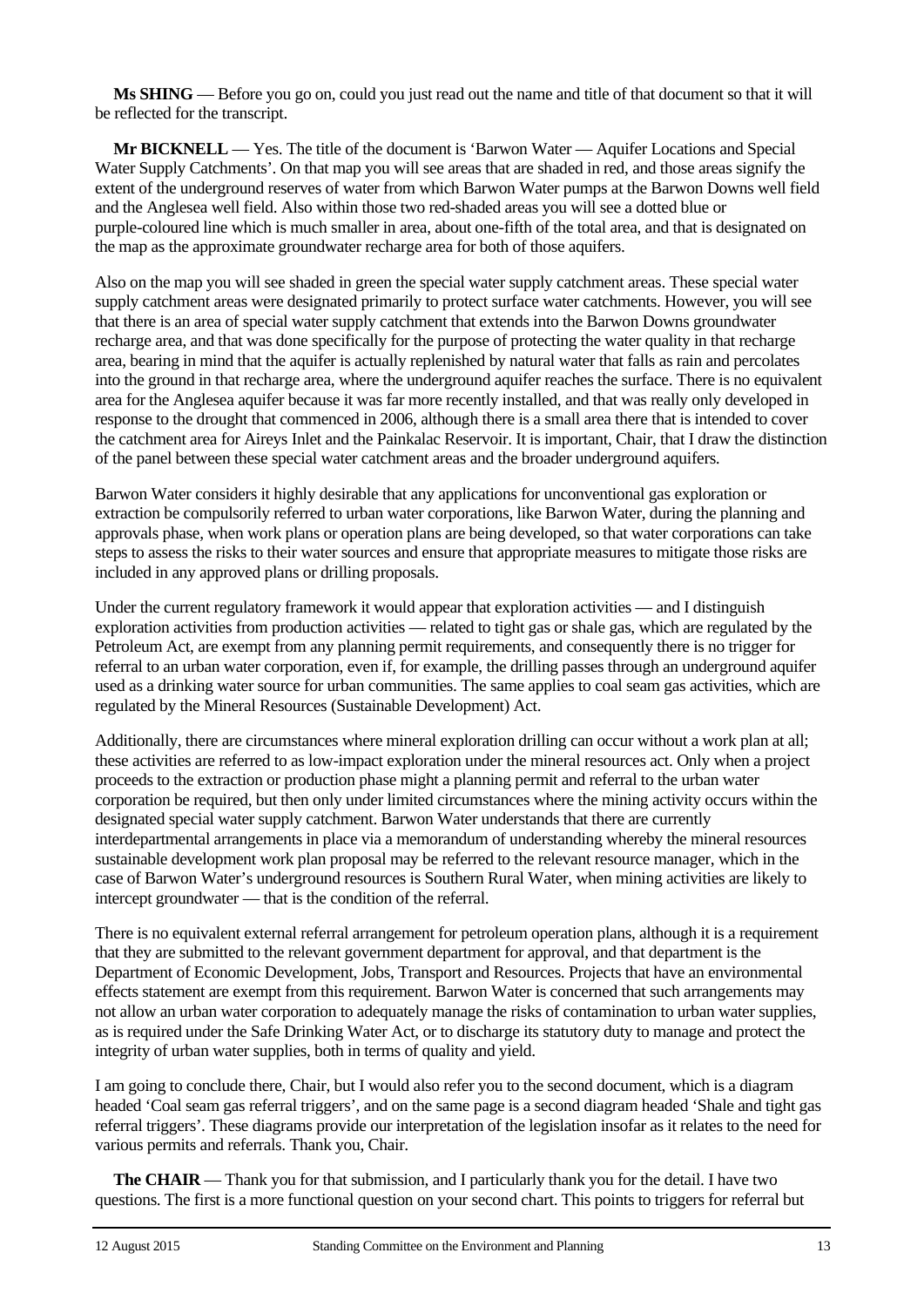does not necessarily point to occasions where an administrator, department or minister may intervene with other powers under a particular act, and I am thinking particularly of the Water Act itself. A similar chart might help us with respect to those sorts of points. Having been the one responsible for administering that, I know there are reserve powers in that that could be used to intervene.

**Mr BICKNELL** — We could certainly look into that and provide further information on it.

**Mr REDDINGTON** — It probably is worth us commenting just on the approvals required under the Water Act. There is a requirement for anyone who is doing something that might involve extraction of water or injection of substances into the earth to obtain a licence under the Water Act, but in the event that they are not doing either of those things — if they are just passing straight through without taking anything — then such an approval is not required.

**The CHAIR** — Are there powers, though, that would enable them to intervene, separate from approvals?

**Mr BICKNELL** — I think they would require a licence from Southern Rural Water, in the case of the southern part of the state, which also covers Gippsland, and Southern Rural Water would be acting as the minister's delegate.

**The CHAIR** — And the separate, parallel one is the memorandum of understanding. Do you have a copy of that?

**Mr BICKNELL** — Yes, it is publicly available. I do have a copy — I have only one copy with me — but it is available on the web.

**The CHAIR** — Okay, that is fine. But my more substantive question was: given that one of your main purviews is to supply Geelong and hinterland with water, do you see any risk to Geelong or the urban communities in terms of urban water supply with gas retrieval or production in these particular zones?

**Mr BICKNELL** — There is some risk.

**The CHAIR** — Can you quantify that?

**Mr BICKNELL** — The principal risk that we would be alert to would be where a gas exploration company chose to drill through one of our aquifers. Bear in mind that the most likely gas reserves would be quite deep if we are talking about tight gas and shale gas. That would require drilling to depths that would pass right through our aquifer. There is always a risk when doing drilling through any aquifers that either the water in the aquifer may be contaminated by a flow of a contaminated substance out of that well into the aquifer or alternatively the drilling well may provide a conduit for low-quality water from one aquifer layer to flow into another aquifer layer and reduce the quality of water in that second aquifer layer. For example, there might be water of high salinity that might flow into a confined aquifer that has low-salinity water and increase the salinity of that aquifer.

The other risk — and I think it is a lower risk — would be to do generally with lowering of watertables through extraction of water as part of the gas production process. That may have impacts on the surface, particularly in the recharge area of the groundwater, where there can be interaction between the underground water and surface features like vegetation. If the groundwater is drawn down several meters, that might not matter as far as being able to extract water is concerned, but it may have an impact where there are particularly sensitive sites to the groundwater level.

**Ms SHING** — Thank you, gentlemen, for your presentation and outline of the various regulatory considerations that you have taken us through. I would just like to take you to page 2 of the submission, which you have signed off on, Carl, and the reference to the permit requirements for a range of high-risk land use and development and exemptions for low-risk development. I would like to hear some more from you in relation to how high risk is distinguished from low risk and the way in which considerations such as topography, geography, remoteness or proximity to residential land, fertile agricultural land et cetera might feature in that whether that is exploration, in a practical sense rather than a regulatory one, or in fact going ahead with an extraction process?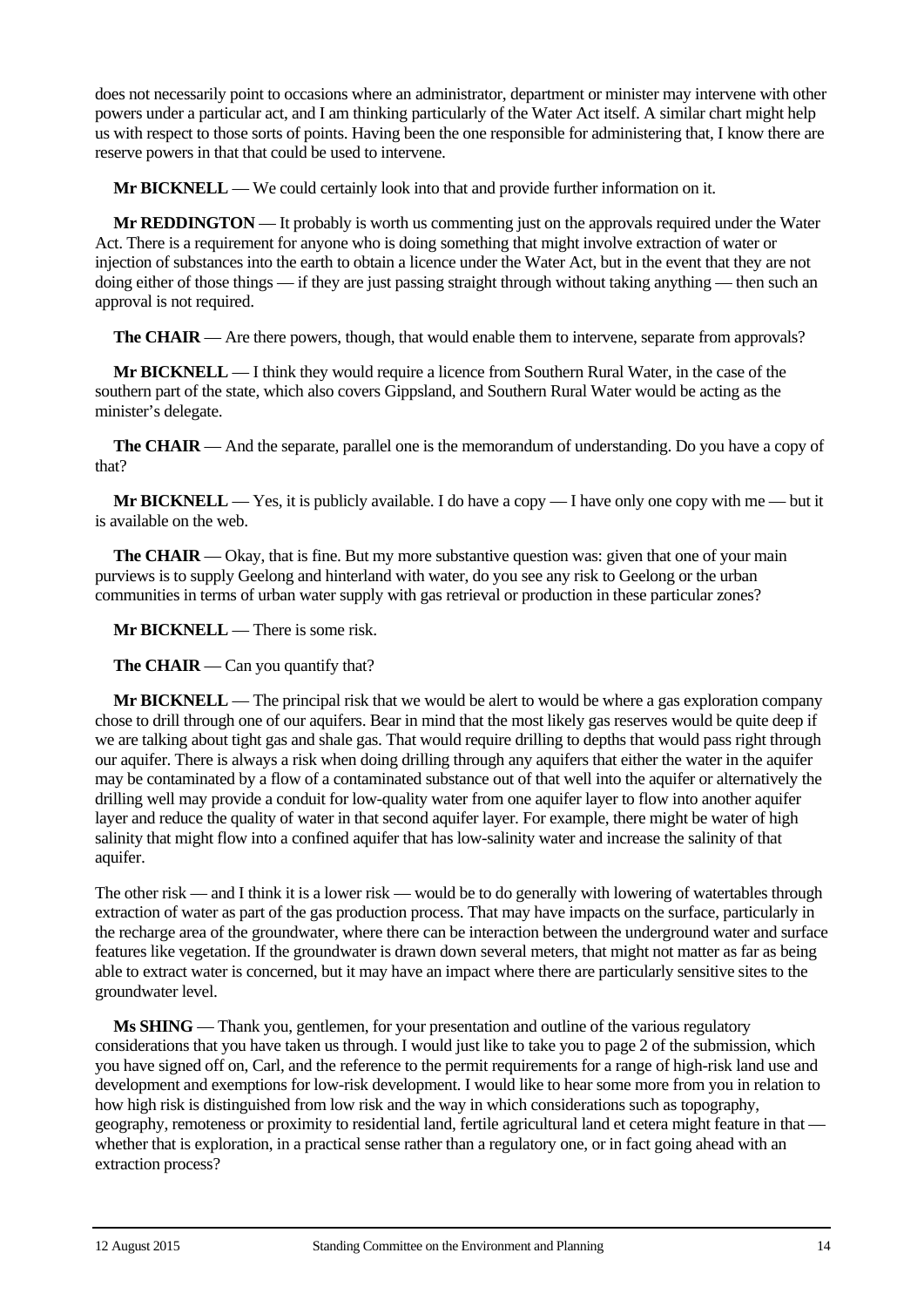**Mr REDDINGTON** — In our submission we referred to where a permit is required for a broader range of activities. That comment was not restricted to mineral exploration or petroleum exploration; we were talking about the full range of things, which can include dwellings, farming, industry, hospitality et cetera.

**Ms SHING** — So it is potential interference then more broadly. Is that a way to characterise it?

**Mr REDDINGTON** — Yes, so anything that might pose a risk to water quality or yield. I guess some examples of high-risk activities are things that might create particular wastes that might be discharged into the environment and end up in the waterways from which we harvest water. For example, I think that the committee would probably be well aware of the contentious 1:40 dwelling density guidelines, and the different EPA requirements for onsite wastewater disposal. That is one of the high-risk activities that we do look at quite closely, but some other examples could be dairy effluent or the wastewater disposal from different hospitality premises.

**Ms SHING** — Just as a supplementary to that, given what you have indicated, Carl, about the potential for cross-contamination between different layers in the aquifer, is it possible, given what you have just indicated about high versus low risk and what those considerations are, that cross-contamination and the movement of salinity issues from one part to another might then pose a high-risk to an area, even in the situation of an exploration versus an extraction?

**Mr REDDINGTON** — I think that the risks are there regardless of whether it is exploration or extraction. Once a borehole has been put down into the ground, it needs to be carefully managed. It first of all needs to be constructed according to the relevant standards, and supervised well, and then if it is subsequently abandoned, it needs to be properly decommissioned to ensure that those problems do not prevail.

**Ms BATH** — With respect to your map, and also to the locations and special water supply catchments and with you coming today — and I noticed the previous shire councils have identified that there are a number of exploration licences on hold here potentially — could you indicate whether you have any knowledge about where there could be some potential tight or coal seam gas on this map?

**Mr REDDINGTON** — I can only refer to the scientific inquiry results that were published earlier this week that indicated that there were probably very few or no commercially viable reserves of gas in our area.

**Mr BICKNELL** — The prospectivity report that came out as part of the water science studies looked at our region and also further west beyond our region. In terms of prospectivity in the vicinity of Barwon Water's water resources, the only comment that I noted in there was that there is more coal at Anglesea. However, the gas content of that is very low, and therefore it is not commercially viable to extract that in the form of coal seam gas.

**Ms BATH** — Without putting words into your mouth, in some respect is there limited prospectivity in this area based on what you have learned earlier on in the week?

**Mr REDDINGTON** — We believe that is the case. It possibly may be subject to variation in the future, but based on that report, then, yes, that is the case.

**Mr LEANE** — Thanks so much for your evidence today. We identified in our hearings at Sale that we really need to speak to people like yourselves with your expertise, and it has been very beneficial. Forgive me, I will probably go over old ground that you have already covered, but I am trying to get my head around this. In your submission you are saying that there is potential for activity to go ahead under the Petroleum Act and the minerals act that divorces the urban water authority in the process. Your recommendation is that that needs to be tightened up, and then the water authorities need to have the authority to, as you say in your submission, ensure that risk management processes are adhered to or there be the possibility to actually reject the permit if you decide that those risks are impossible to manage.

**Mr BICKNELL** — I agree with most of what you said, except possibly with the power to out-and-out reject a permit. I do not think that water corporations necessarily need that power. Our concern is that the opportunity to be brought into the picture and be able to comment on operational plans and proposals is not there for unconventional gas, but it is there for developments on the surface that might impact on water supplies. We think that there could be an improvement made to the regulatory situation by extending the sorts of protections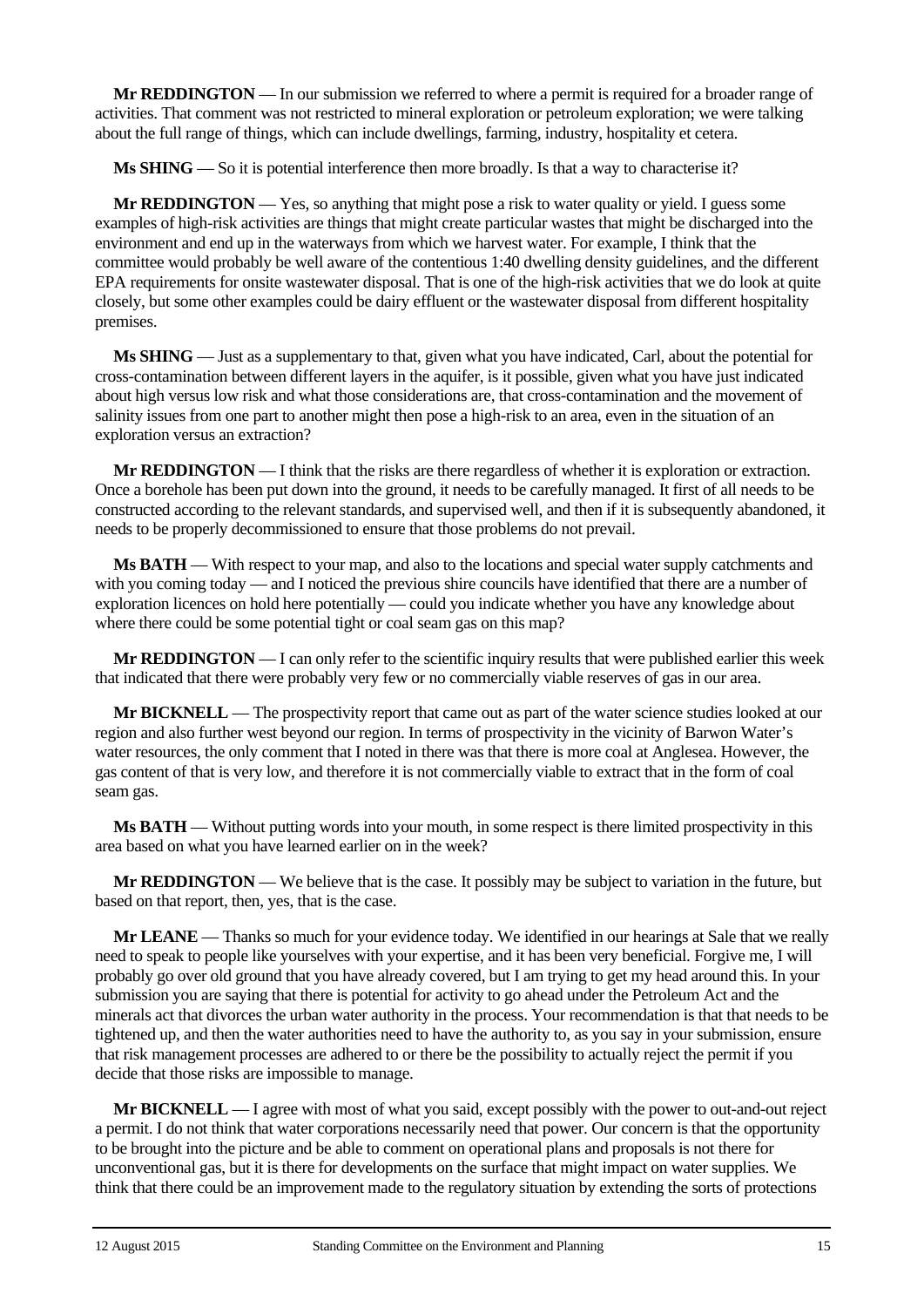that are there to protect surface water catchments and to involve urban water corporations during that planning application phase — to extend that to include drilling activities related to unconventional gas.

**Mr DALLA-RIVA** — You are saying there needs to be more involvement by the water authorities in terms of the exploration processes potentially in Victoria. Do similar regulatory processes occur in other areas where there is active exploration, in other words in New South Wales and in Queensland?

**Mr BICKNELL** — I do not know the answer to that.

**Mr REDDINGTON** — We are not across that.

Mr BICKNELL — No, sorry.

**Mr DALLA-RIVA** — So this is something that you have suggested because — why?

**Mr BICKNELL** — Because we have observed that there is a discrepancy in the way urban water corporations have risk activities referred to them for surface water as opposed to drilling for unconventional gas, and we believe that it would be an improvement to bring those two more into alignment. Also our communities and customers that we provide water to have an expectation that we will manage our water resources in a way that protects the availability and the quality of those resources, and would expect us to exercise our functions at the early planning stages, not after the event when it comes to drilling.

**Mr DALLA-RIVA** — Just extending from that, one of the things is that we have heard evidence both here and in Gippsland and also in Melbourne about the impact on groundwater. We have heard evidence about some of the early stages of coal seam gas exploration in the northern states, and some of the risks and what has occurred there. Are you saying that if there were more regulatory oversight by the water authorities, that it could mitigate some of that risk and the concerns that have been raised by many organisations and individuals?

**Mr BICKNELL** — I think that there are other agencies involved as well, so it does not all fall on water authorities. Our emphasis has been on protecting the underground water aquifers, and we believe that there are specific improvements that could be made there. We are speaking hypothetically because there has not been an example yet where unconventional gas has been produced in an urban water supply area — not in Victoria. It is in that space that I think that the risks could be better identified and therefore potentially mitigated by involving a relevant urban water corporation during the planning phase.

**Mr DALLA-RIVA** — Just extending that final question, Chair: if, for example, there was a regulatory framework in which there was capacity for the water authority — given the concerns about water contamination — and the authority that provided an oversight to say 'no', could that give a surety for concerns about the impact of the exploration of coal seam gas; yes or no?

**Mr BICKNELL** — I am just not fully clear of your question, sorry.

**Mr DALLA-RIVA** — If there was a regulatory process in place, given the concerns that have been raised in terms of water contamination, and the water authority relevant to that exploration area could have total veto on the area, based on the view that it would be too detrimental to the region, do you think that would be a good process to put in place, if exploration of coal seam gas were to proceed?

**Mr BICKNELL** — I am not suggesting that an urban water corporation should have power to fully veto unconventional gas exploration in an area. What I am suggesting to the committee is that by involving urban water corporations in specific proposals, then any risks associated with a specific proposal would be better addressed and perhaps more likely to be identified with a view to ensuring that protections are in place for the water supply.

**Ms DUNN** — Thank you, gentlemen, for your submission. I certainly understand the role that you want to play in terms of evaluating risk and playing a part in coming up with conditions around mitigating risk, but what I am interested in and my question is in relation to should the worst case scenario happen and there has been a contamination of the water supply. I am wondering if you as an organisation have turned your mind at all to the potential cost to you as an organisation around contamination of your water supply and the cost of recovering from any contamination of water supply. The other side of that is in terms of helping mitigate that risk and a role to be played in terms of ensuring those protections are in place in the first place.